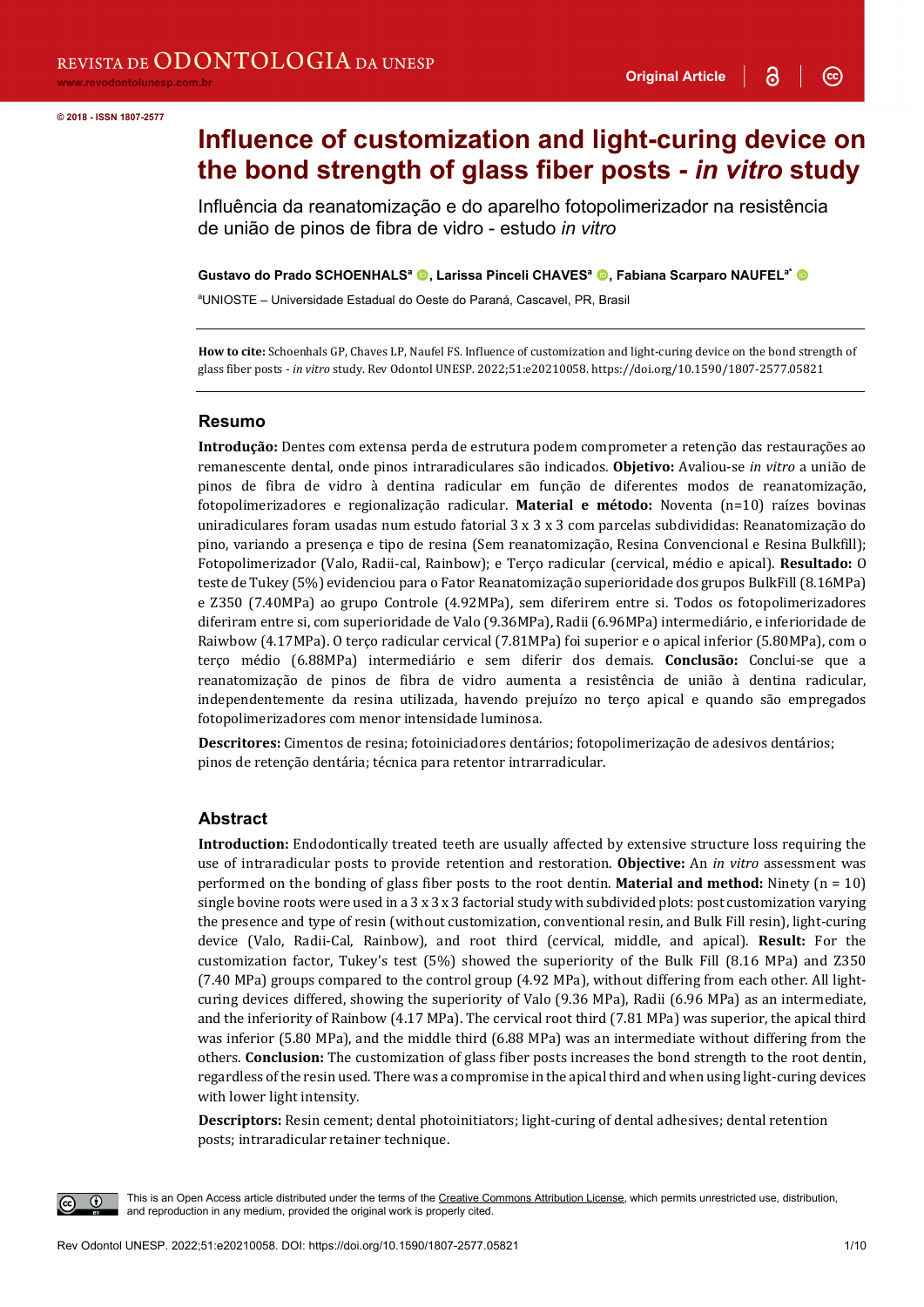#### **INTRODUCTION**

Endodontically treated teeth are usually affected by extensive structure loss due to caries disease, cavity preparations, invasive procedures, and the removal of mineral tissues in the root canal access1. This may compromise the retention of restorations because of the reduced amount of tooth remnants, requiring the use of intraradicular posts to provide retention and restoration<sup>2,3</sup>.

Glass fiber posts are one of the options to restore endodontically treated teeth and, when compared to cast metal retainers, present a modulus of elasticity close to dentin and higher flexural strength, reducing intraradicular stress<sup>4</sup>. They also associate esthetic properties such as translucency, whiteness, and opacity, which facilitates mimicking the tooth5. These posts also demand a shorter treatment time for the ability to be cemented in one single session and bonding to resin cement, which bonds to dentin, through adhesive techniques<sup>6,7</sup>.

However, there is not an optimal prefabricated post for each canal due to the unique morphology of each tooth, resulting in maladjustment of the post to the canal, thick cementation line, and penetration failures of cementing agents, which has led to the alternative of customizing intraradicular posts with composite resins for better adaptation to the canal8. The literature is still unclear regarding the materials and protocols for post customization. This is due to the complex procedure of intraradicular adhesion, justified by the unpredictable variation of morphological characteristics of the canal, such as reduced density and diameter of dentinal tubules in the apical regions and difficult moisture control along the root canal9. There is also difficult access of the light emitted by light-curing devices in the deepest areas of the canal, which do not allow light energy to reach the entire root length, decreasing restorative success<sup>10</sup>.

Therefore, this *in vitro* study aimed to assess the bond strength of glass fiber posts for different types of customization, light-curing devices, and root regions.

The null hypotheses tested are:

- 1- There is no difference in the bond strength of glass fiber posts without customization or customized with different types of resin;
- 2- There is no difference in the bond strength of glass fiber posts using different light-curing devices;
- 3- There is no difference in the bond strength of glass fiber posts in the different regions of root dentin.

# **MATERIAL AND METHOD**

#### **Experimental Design**

This *in vitro* study presented a factorial experimental design with subdivided plots, including three factors: 1- Customization of glass fiber posts in three levels: A- Post without customization; B- Post customized with conventional resin (Z350-3M); and C- Post customized with Bulk Fill resin (3M) (Chart 1); 2- Light-curing in three levels: I- VALO; II-Radii-Call; and III- Rainbow model LY-A180 (Chart 2); and 3- Root region in three levels with subdivided plots: i- cervical; ii- middle; and iii- apical. The outcome variable was the pushout bond strength test.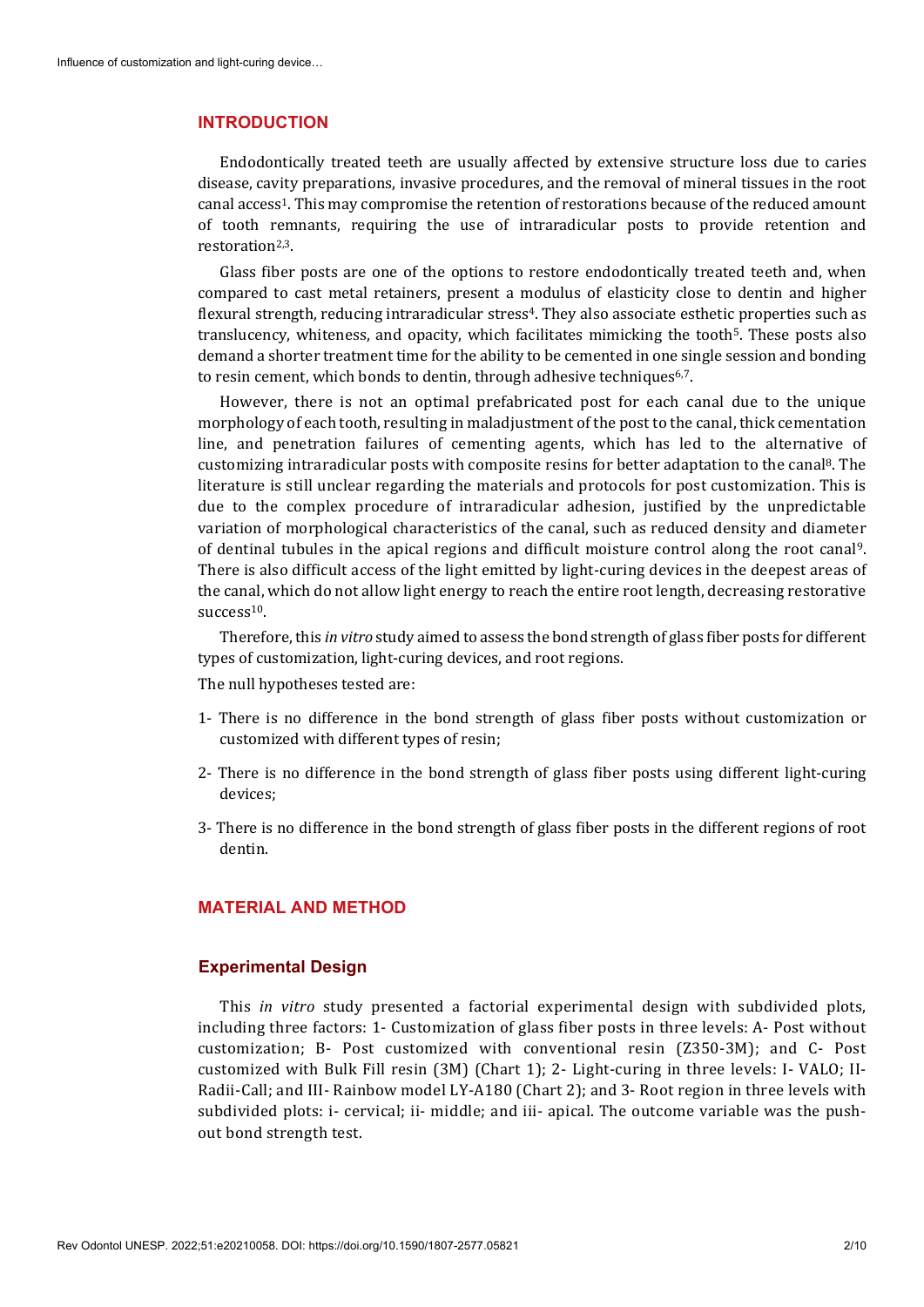| <b>CUSTOMIZATION</b>                              | <b>LIGHT-CURING DEVICE</b>          |  |  |
|---------------------------------------------------|-------------------------------------|--|--|
|                                                   | Valo (Ultradent, South Jordan, USA) |  |  |
| Without customization $(n=30)$                    | Radii-Call (SDI, Cologne, Germany)  |  |  |
|                                                   | Rainbow (OSAKA, Guangdong, China)   |  |  |
| Customization with Bulk Fill resin                | Valo (Ultradent, South Jordan, USA) |  |  |
| $(n=30)$                                          | Radii-Call (SDI, Cologne, Germany)  |  |  |
|                                                   | Rainbow (OSAKA, Guangdong, China)   |  |  |
| Customization with conventional resin<br>$(n=30)$ | Valo (Ultradent, South Jordan, USA) |  |  |
|                                                   | Radii-Call (SDI, Cologne, Germany)  |  |  |
|                                                   | Rainbow (OSAKA, Guangdong, China)   |  |  |

**Chart 1.** Distribution in the experimental groups (n=10)

|  |  |  | Chart 2. Light-curing devices tested |  |
|--|--|--|--------------------------------------|--|
|--|--|--|--------------------------------------|--|

|               | Valo                           | Radii-Call              | Rainbow                   |  |
|---------------|--------------------------------|-------------------------|---------------------------|--|
| Manufacturer  | (Ultradent, South Jordan, USA) | (SDI, Cologne, Germany) | (OSAKA, Guangdong, China) |  |
| Power density | $1400 \text{ mW/cm}^2$         | $1200 \text{ mW/cm}^2$  | $900 \text{ mW/cm}^2$     |  |
| Wavelength    | 380-480 nm                     | 440-480 nm              | 450-470 nm                |  |

#### **Root Selection**

Recently extracted bovine incisors were subjected to an analysis of mesiodistal dimensions and original length, allowing the selection of similar units with cylinder canals. From these, 90 (n=10) were selected and maintained in chloramine T for one week for disinfection. After cutting the cervical region perpendicular to the long axis of the tooth with a double-sided diamond disc, under constant irrigation in a Labcut 1010 precision cutting device (Extec, São Paulo, SP, Brazil), the crown portions were discarded. This resulted in roots with a standardized length of 16 mm, which were stored in distilled water in a refrigerator for up to one month to prevent losses of histological properties of the bovine roots.

#### **Root Canal Preparation**

The roots were endodontically treated with Kerr files (Maillefer-Dentsply, Ballaigues, Switzerland) up to size 80 memory file, with a standardized working length of 16 mm. The canals were irrigated with distilled water and dried with absorbent paper cones. Then, they were filled with gutta-percha cones and calcium hydroxide-based cement (Sealer 26 - Dentsply, Rio de Janeiro, RJ, Brazil) using the lateral condensation technique.

After one month of storage in artificial saliva at 37°C in an oven, 12 mm of the filling material was removed from the canals with a series of Gates drills (up to #6) to cement the post, which consisted of a #1 conical post with a rough and grooved surface (Reforpost, Angelus, Londrina, PR, Brazil).

#### **Distribution of Treated Roots in the Groups**

Next, the roots were randomly distributed in nine groups according to the customization and curing unit, as described in Chart 1.

The samples of each group were subdivided into three groups according to root region: cervical, middle, and apical (n=10).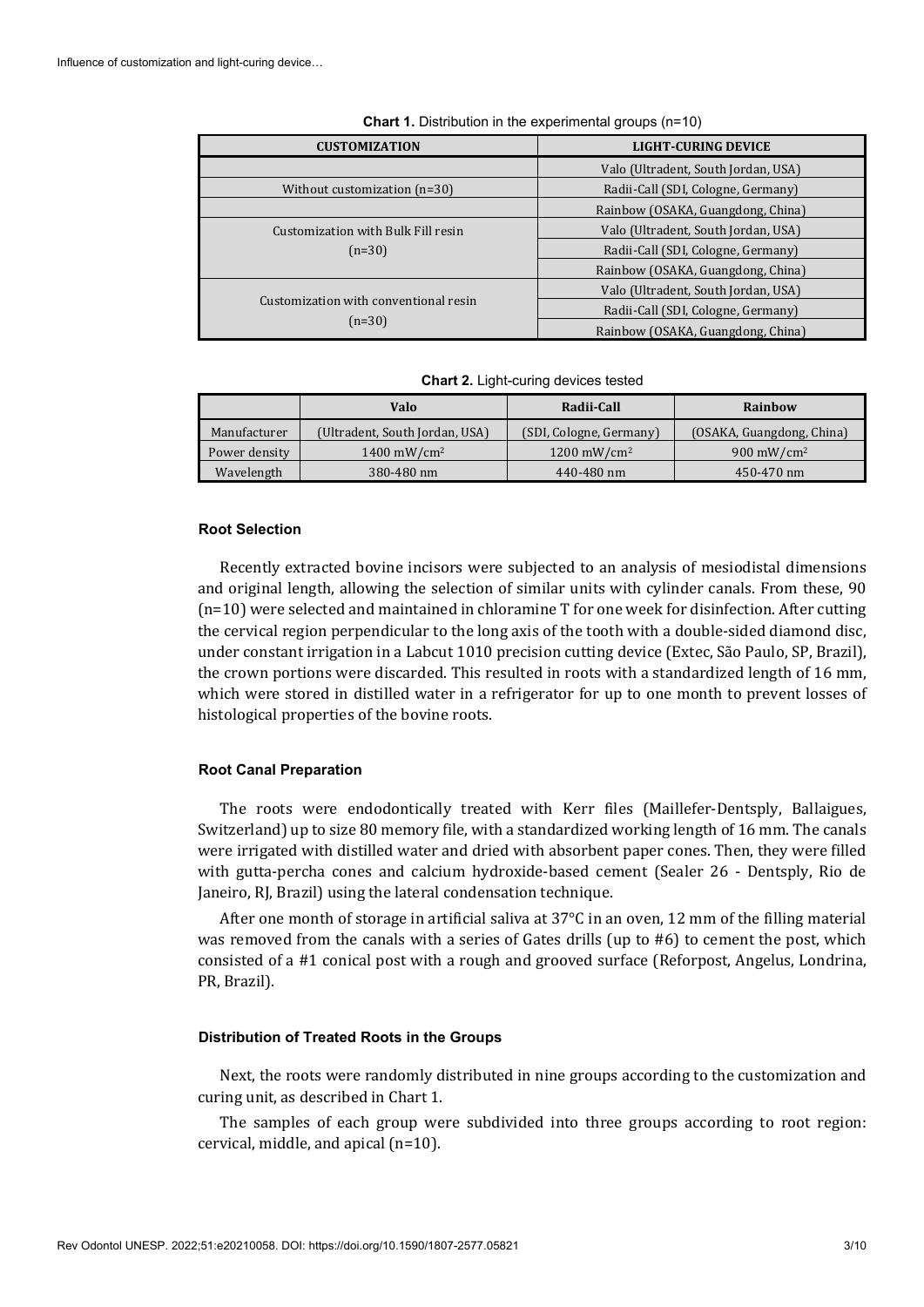## **Post and Canal Preparations**

The glass fiber posts were etched for one minute with 37% phosphoric acid (Condac 37, FGM, Joinville, SC, Brazil), washed with water from the triple syringe, air-dried, and silanized (Primer silane - Angelus, Londrina, PR, Brazil). They were dried for one minute and received the application of Scotchbond hydrophobic adhesive (3M ESPE, Saint Paul, Minnesota, USA) and lightcured. All steps were performed according to the manufacturer's instructions. Charts 2 describe the characteristics of light-curing devices, following these cementation protocols respectively:

- Without customization:
- A. Glass fiber post
	- 1) 37% phosphoric acid for one minute;
	- 2) Washing for one minute and drying;
	- 3) Silane with microbrush and evaporating for one minute;
	- 4) Adhesive with microbrush and light-curing for 20 seconds;
- B. Canal
	- 1) Irrigation with 0.9% saline solution;
	- 2) Drying with absorbent paper;
	- 3) Self-adhesive cement directly on the canal;
	- 4) Positioning the post without customization;
	- 5) Light-curing for 40 seconds, root wrapped in aluminum foil.
- With customization:
- A. Glass fiber post
	- 1) 37% phosphoric acid for one minute;
	- 2) Washing for one minute;
	- 3) Silane with microbrush and evaporating for one minute;
	- 4) Adhesive with microbrush and light-curing for 20 seconds;
	- 5) Composite resin modeled to the post and positioned on the canal;
	- 6) Initial light-curing for three seconds;
	- 7) Removal from the canal and light-curing for 40 seconds;
	- 8) 37% phosphoric acid for 15 seconds for decontamination;
- B. Canal
	- 1) Irrigation with 0.9% saline solution;
	- 2) Drying with absorbent paper;
	- 3) Self-adhesive cement directly on the canal;
	- 4) Insertion of the customized post;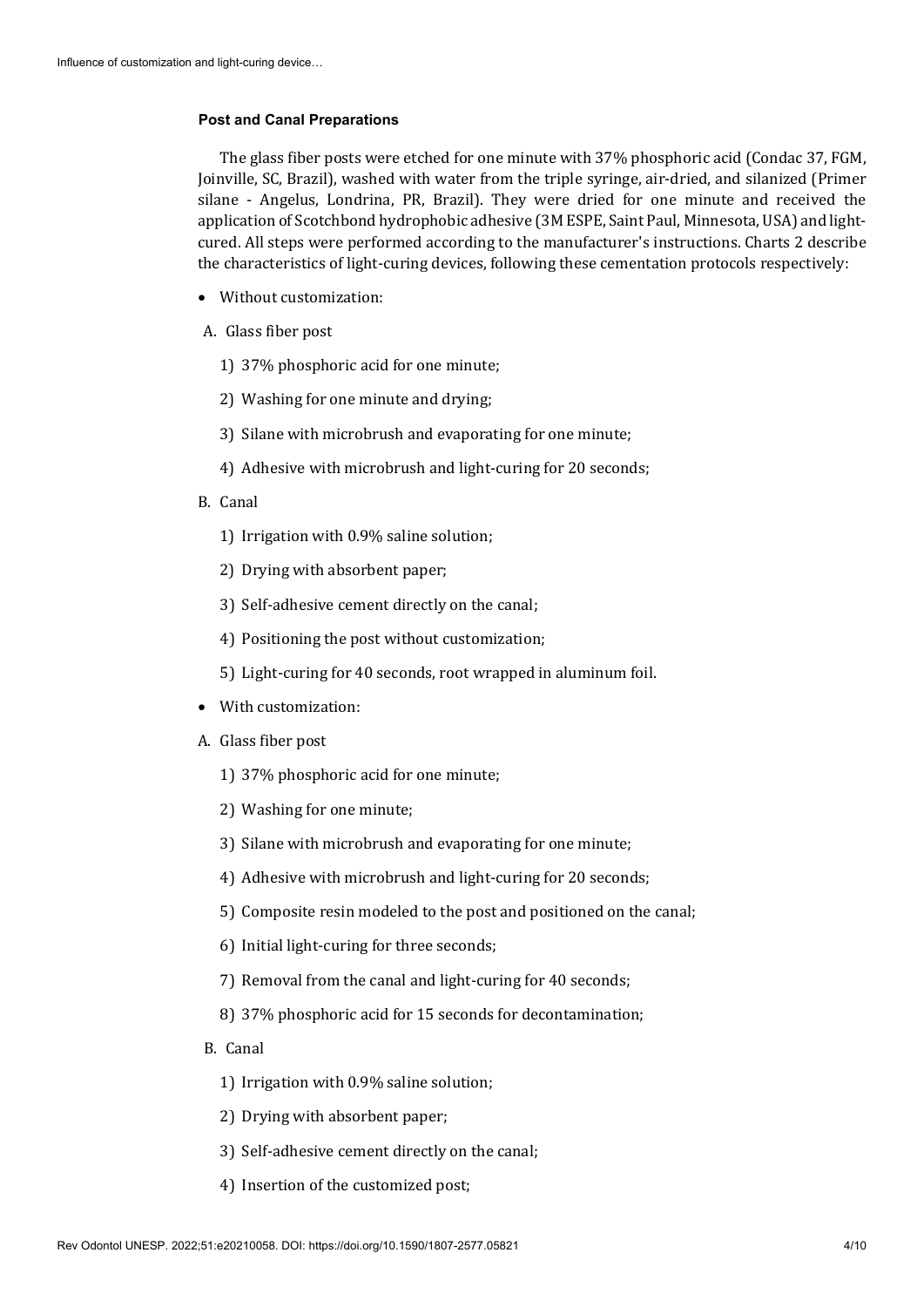5) Light-curing for 40 seconds, root wrapped in aluminum foil.

The specimens identified were maintained in distilled water in an oven at 37°C. After one week, the roots were sectioned with a diamond disc in a Labcut 1010 precision cutting machine (Extec, São Paulo, SP, Brazil), under constant refrigeration, perpendicular to the long axis, and in slices with 1±0.2 mm of thickness. For each root (specimen/sample), nine slices (specimens) were obtained, corresponding to three slices for each root third. The slices were individually identified, maintained in distilled water, and immediately subjected to the mechanical test.

#### **Bond Strength Test (***push-out***)**

The adhesive interfaces of the specimens have a conical and truncated shape and their areas were obtained by measuring canal diameters on the coronal and apical sides of each slice. Their thickness was obtained with the help of a digital caliper (Mitutoyo Sul Americana Ltda, Suzano, SP, Brazil) and the total area, in mm<sup>2</sup>, was calculated with the following formula:  $A = \pi (R2+R1)$  $[h2 + (R2-R1)2]0,5$ , where  $\pi$ = 3.14; R2= crown radius of the cementation area; R1= apical radius of the cementation area; h= height of the slice.

The specimens were subjected to the push-out test and positioned in a stainless steel metal support with a central perforation with a slightly larger diameter than the adhesive interface (2.0 to 3.8 mm). Due to the conical shape of the posts, the load was applied in the apical-crown direction, from the surface with the smallest diameter, with the post being pushed toward the wider portion of the canal.

The load was applied on a post surface with a tip (diameter varying from 1.3 mm to 0.8 mm) coupled to a universal testing machine (EMIC DL 2000; EMIC, São José dos Pinhais, PR, Brazil) with a cell load of 500 KgF (50 N), at speed of 1.0 mm/min, so it would not contact the adhesive interface.

#### **Conversion of Values**

The values obtained during the push-out test were registered in N and converted to MPa with the formula  $\alpha$ = F/A, where F, in N, is the maximum force registered at the time of post displacement and A is the adhesive interface area.

## **Fracture Type Analysis**

After the push-out test, the slices were analyzed with light microscopy (DINOLITE plus digital microscope, AnMo Electronics Corporation, Hsinchu, China), with a magnification of 200x, and were classified as: 1- A P/ $\mathcal{C}$  (adhesive failure between cement/resin and post); 2- A C/D (adhesive failure between cement and dentin); 3- CC (cohesive failure of the cement); 4- CD (cohesive failure in dentin); and 5- M (mixed failure).

#### **Statistical Analysis**

The factors of customization, light-curing devices, and root thirds were considered. The SigmaPlot 11.0 software was used for the analyses. Normal distribution and homogeneity of variances were verified with the Kolmogorov-Smirnov analyses and Levene test, respectively. The data were processed with three-way ANOVA with subdivided plots and multiple comparisons with Tukey's test, both at p<0.05.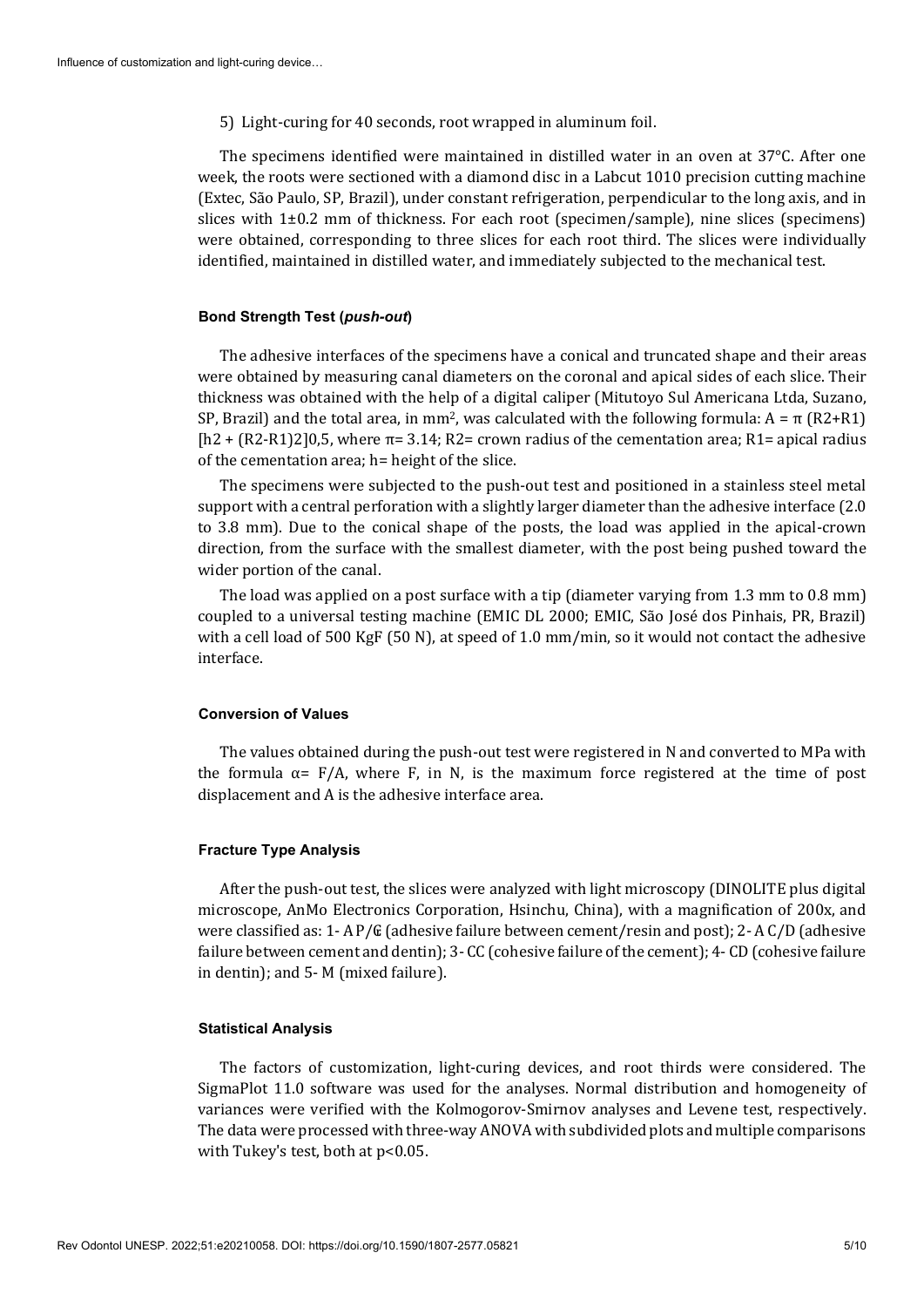## **RESULT**

There were significant differences between the factors of customization  $(p<0.001)$ , lightcuring device (p<0.001), and root third (p=0.003), but no differences between double (p=0.264; p=0.993; and p=0.779) and triple (p=0.984) interactions. The differences were identified with Tukey's complementary test (5%), showing in the customization factor the superiority of Bulk Fill (8.16 Mpa) and Z350 (7.40 Mpa) groups compared to the control group (4.92 Mpa), without differing from each other. For the light-curing device factor, all groups differed, showing the superiority of Valo (9.36 Mpa), Radii as an intermediate (6.96 Mpa), and the inferiority of Rainbow (4.17 Mpa). For the root third factor, the cervical third (7.81 Mpa) was superior, the apical third was inferior (5.80 Mpa), and the middle third (6.88 Mpa) showed intermediate values without significantly differing from the cervical and apical thirds (Chart 3).

|               |                                     |                             | Light-curing device         |                              |                                          |                                  |
|---------------|-------------------------------------|-----------------------------|-----------------------------|------------------------------|------------------------------------------|----------------------------------|
|               |                                     | <b>ROOT</b><br><b>THIRD</b> | VALO (F1)<br>$9.36(5.48)$ a | RADII (F2)<br>$6.96(3.66)$ b | <b>RAINBOW</b><br>(F3)<br>$4.17(2.70)$ c | <b>Mean ROOT</b><br><b>THIRD</b> |
| Customization | <b>CONTROL (R1)</b><br>4.92(3.24) B | <b>CROWN</b>                | 7.49(2.95)                  | 6.22(2.53)                   | 4.25(2.27)                               | <b>CROWN</b>                     |
|               |                                     | <b>MIDDLE</b>               | 6.38(2.54)                  | 5.64(4.33)                   | 2.50(2.38)                               | 7.81(4.59)                       |
|               |                                     | <b>APICAL</b>               | 5.43(2.90)                  | 4.16(2.80)                   | 2.23(1.43)                               | $\infty$                         |
|               | <b>Z350 (R2)</b><br>$7.40(4.89)$ A  | <b>CROWN</b>                | 12.07 (4.49)                | 8.65(1.68)                   | 4.77(3.01)                               | <b>MIDDLE</b>                    |
|               |                                     | <b>MIDDLE</b>               | 10.54 (7.34)                | 6.88(4.87)                   | 4.71(3.86)                               | 6.88(5.12)                       |
|               |                                     | <b>APICAL</b>               | 8.17(3.74)                  | 6.41(3.74)                   | 4.41(2.09)                               | ∞β                               |
|               | <b>BULK FILL</b>                    | <b>CROWN</b>                | 12.15 (6.95)                | 9.58(3.46)                   | 5.13(2.03)                               | <b>APICAL</b>                    |
|               | (R3)                                | <b>MIDDLE</b>               | 11.79 (5.83)                | 8.53(2.39)                   | 4.94(1.90)                               |                                  |
|               | $8.16(4.90)$ A                      | <b>APICAL</b>               | 10.19 (4.86)                | 6.59(2.58)                   | 4.57(2.80)                               | $5.80(3.85) \beta$               |

**Chart 3.** Adhesive bond strength of the experimental groups tested

Different capital letters indicate statistically significant differences for the customization factor. Different lower-case letters indicate statistically significant differences for the light-curing device factor. Different symbols indicate statistically significant differences for the root third factor.

The ACD failure was prevalent for the customization with Bulk Fill and Z350, showing that failure occurs between the cement and dentin, where there is a closer contact. However, the predominant failure mode in the control group was APC, failing the adhesion between post and cement. The CD failures prevailed for the Valo light-curing device due to the extensive conversion potential presented. Radii was an intermediate and Rainbow had the lowest number of cementdentin failures. The opposite to the conversion degree of light-curing devices causes CC failures, with the highest rates for Rainbow, intermediate for Radii, and Valo with the lowest rates, which confirms the bond strength data (Figure 1).



**Figure 1.** Failure mode analysis (APC, ACD, CC, CD, and M) for each group.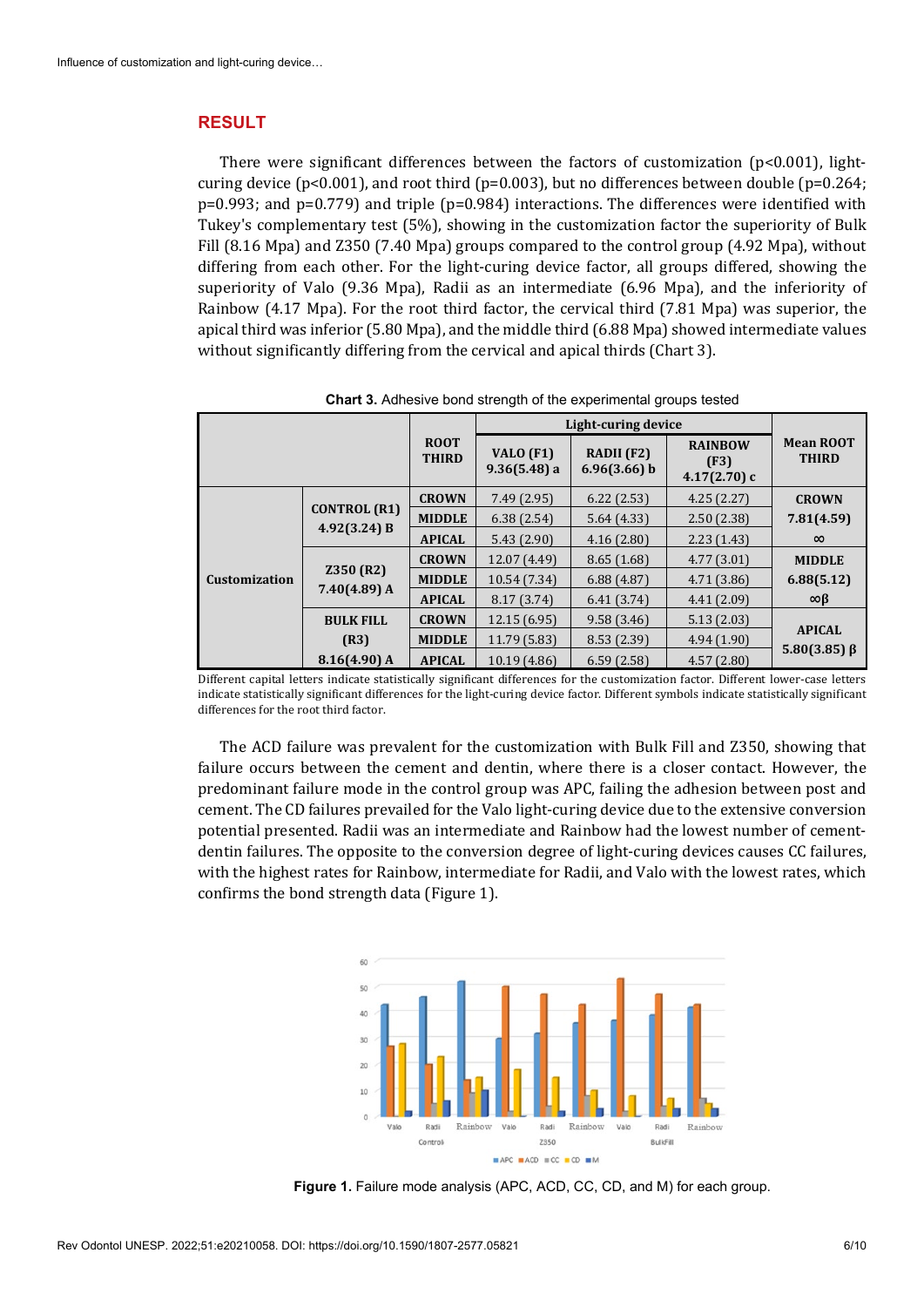#### **DISCUSSION**

The procedures involving the rehabilitation of dental elements after endodontic treatment with the fixation of posts include several variables susceptible to failures, which may compromise the bond strength of posts to the canal and result in restorative failure<sup>11-15</sup>. Some of these aspects were assessed in the present study, which showed that the best bond strength results occurred in the cervical region of the canal whose posts had been adapted by the customization procedure (R2 and R3), using the light-curing device with the highest power density (F1) and with the inferiority of the apical third.

The first null hypothesis tested was rejected because there were significant statistical differences between the types of customization. The groups customized with composite resins (R2 and R3) had the highest bond strength results when compared to posts cemented without customization. The best results might be attributed to the close contact of the composite resin modeled to the inner root surface and the consequent smallest thickness of the resin cement required for cementation, reducing polymerization shrinkage stress. This result corroborates studies showing that post retention within root canals is not exclusively adhesive, but also frictional<sup>15-19</sup>.

The composite resins used for customization, either conventional or Bulk Fill, did not differ regarding dentin bond strength, suggesting that the better adaptation to the canal is more important than the material used18,20. The C-factor of polymerization was reduced in this technique because photoactivation occurs outside the canal, having the post as the only adhesion surface, therefore not presenting polymerization shrinkage stress, following the same principles of indirect crown restorations12. Different results are found in the literature, justified by materials (fluid resins and cement) and customization techniques (directly to the canal), considering that material insertion and light-curing directly to the canal involves two adhesive surfaces (post and canal wall), producing stress in the adhesive interface21-23.

The push-out test was used in the present study for being the most reliable test to assess the bond strength of glass fiber posts to the root dentin because the fracture pattern occurs parallel to the cement/root dentin interface23.

The second null hypothesis was also rejected because there was a significant difference between the groups light-cured with different equipment. The Valo group (F1) showed the highest bond strength means, the Radii group (F2) presented an intermediate value, and the Rainbow group (F3) had the lowest bond strength. This may be justified by the power density of each light-curing device and the different light spectrum. The Valo provides a power density of 1400 mW/cm2, Radii-Call has 1200 mW/cm2, and Rainbow has 900 mW/cm2. This corroborates the principle that the more intense the light, the more photons are available for absorbing photosensitizers, which can then be elevated to the excited state, helping to form more free radicals and initiating and propagating the polymerization process $21,22$ .

It should also be noted that the light potential of a curing unit reduces intensity with depth and does not reach the same absorption level after passing through some structures<sup>10,23,24</sup>. This is why there were differences in bond strength for the root thirds. The cervical third presented the best results, the middle third was an intermediate, and the apical third had the lowest results, which rejects the third null hypothesis. This may be explained by the insufficient arrival of light to allow the conversion of monomers into polymers<sup>1,23</sup>. Moreover, light-curing devices with a power of 1500 mW/cm2 presented higher bond strength results, especially in the cervical third22,23. These results agree with previous studies that show that dual resin cement depends on photoactivation to achieve better mechanical properties, recommending the use of translucent glass fiber posts to minimize the issue of light transmission throughout the root extension. They conclude that the ability to transmit light was not significant to obtain an appropriate degree of conversion for the cement, especially in the apical region $10,16,20$ .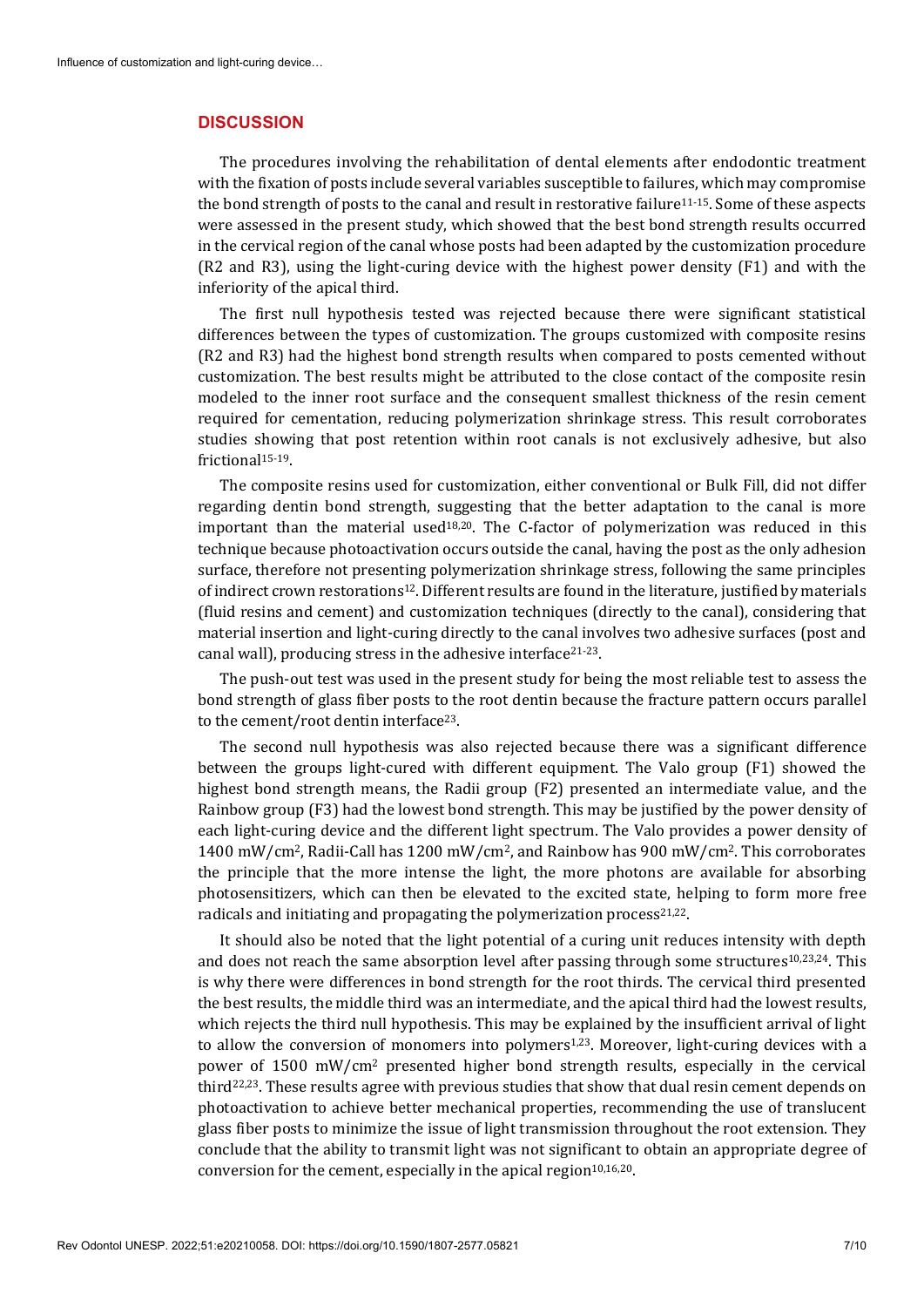Additionally, the morphology along the root presents histological differences, whereas, apically, the dentinal tubules reduce in size and present greater moisture. Residual gutta-percha and insufficient hybridization may also occur<sup>24,25</sup>. This is seen in the study by Calixto et al.<sup>13</sup> in which the lowest bond strength results are found in the apical third for both the morphological factor that reduces the size of dentinal tubules in the root apex and the light potential that decreases along the root length.

Some methodological limitations allow a restricted interpretation of the results, considering that even with the standardization of the root length, variances along the root canal present histological differences. Therefore, further studies are required to assess the relationship between the adjustments of glass fiber posts to the root dentin (canal walls).

# **CONCLUSION**

The customization of glass fiber posts with composite resin increases the bond strength to the root dentin, regardless of the resin used. There was a compromise for bonding on the apical root third and when using light-curing devices with lower light intensity.

# **REFERENCES**

- 1. Oz FD, Attar N, Sungur DD. The influence of restorative material and glass fiber posts on fracture strength of endodontically treated premolars after extensive structure loss. Niger J Clin Pract. 2019 Jun;22(6):782-9[. http://dx.doi.org/10.4103/njcp.njcp\\_11\\_19.](https://doi.org/10.4103/njcp.njcp_11_19) [PMid:31187762.](https://www.ncbi.nlm.nih.gov/entrez/query.fcgi?cmd=Retrieve&db=PubMed&list_uids=31187762&dopt=Abstract)
- 2. Andrioli ARV, Coutinho M, Vasconcellos AA, Miranda ME. Relining effects on the push-out shear bond strength of glass fiber posts. Rev Odontol UNESP. 2016;45(4):227-33. [http://dx.doi.org/10.1590/1807-2577.14815.](https://doi.org/10.1590/1807-2577.14815)
- 3. Freitas TL, Vitti RP, Miranda ME, Brandt WC. Effect of glass fiber post adaptation on push-out bond strength to root dentin. Braz Dent J. 2019 Jul-Aug;30(4):350-5[. http://dx.doi.org/10.1590/0103-](https://doi.org/10.1590/0103-6440201902491) [6440201902491.](https://doi.org/10.1590/0103-6440201902491) [PMid:31340224.](https://www.ncbi.nlm.nih.gov/entrez/query.fcgi?cmd=Retrieve&db=PubMed&list_uids=31340224&dopt=Abstract)
- 4. Lorenzetti CC, Bortolatto JF, Ramos ATPR, Shinohara AL, Saad JRC, Kuga MC. The effectiveness of glass ionomer cement as a fiber post cementation system in endodontically treated teeth. Microsc Res Tech. 2019 Jul;82(7):1191-7[. http://dx.doi.org/10.1002/jemt.23268.](https://doi.org/10.1002/jemt.23268) [PMid:30920097.](https://www.ncbi.nlm.nih.gov/entrez/query.fcgi?cmd=Retrieve&db=PubMed&list_uids=30920097&dopt=Abstract)
- 5. Mankar S, Kumar NS, Karunakaran JV, Kumar SS. Fracture resistance of teeth restored with cast post and core: an in vitro study. J Pharm Bioallied Sci. 2012 Aug;4(6 Suppl 2):S197-202. [http://dx.doi.org/10.4103/0975-7406.100200.](https://doi.org/10.4103/0975-7406.100200) [PMid:23066252.](https://www.ncbi.nlm.nih.gov/entrez/query.fcgi?cmd=Retrieve&db=PubMed&list_uids=23066252&dopt=Abstract)
- 6. Amižić IP, Baraba A. Esthetic intracanal posts. Acta Stomatol Croat. 2016 Jun;50(2):143-50. [http://dx.doi.org/10.15644/asc50/2/7.](https://doi.org/10.15644/asc50/2/7) [PMid:27789912.](https://www.ncbi.nlm.nih.gov/entrez/query.fcgi?cmd=Retrieve&db=PubMed&list_uids=27789912&dopt=Abstract)
- 7. Figueiredo FE, Martins-Filho PR, Faria-E-Silva AL. Do metal post-retained restorations result in more root fractures than fiber post-retained restorations? A systematic review and meta-analysis. J Endod. 2015 Mar;41(3):309-16[. http://dx.doi.org/10.1016/j.joen.2014.10.006.](https://doi.org/10.1016/j.joen.2014.10.006) [PMid:25459568.](https://www.ncbi.nlm.nih.gov/entrez/query.fcgi?cmd=Retrieve&db=PubMed&list_uids=25459568&dopt=Abstract)
- 8. Kadam A, Pujar M, Patil C. Evaluation of push-out bond strength of two fiber-reinforced composite posts systems using two luting cements in vitro. J Conserv Dent. 2013 Sep;16(5):444-8. [http://dx.doi.org/10.4103/0972-0707.117522.](https://doi.org/10.4103/0972-0707.117522) [PMid:24082575.](https://www.ncbi.nlm.nih.gov/entrez/query.fcgi?cmd=Retrieve&db=PubMed&list_uids=24082575&dopt=Abstract)
- 9. Perdigão J, Gomes G, Augusto V. The effect of dowel space on the bond strengths of fiber posts. J Prosthodont. 2007 May-Jun;16(3):154-64[. http://dx.doi.org/10.1111/j.1532-849X.2006.00166.x.](https://doi.org/10.1111/j.1532-849X.2006.00166.x) [PMid:17581176.](https://www.ncbi.nlm.nih.gov/entrez/query.fcgi?cmd=Retrieve&db=PubMed&list_uids=17581176&dopt=Abstract)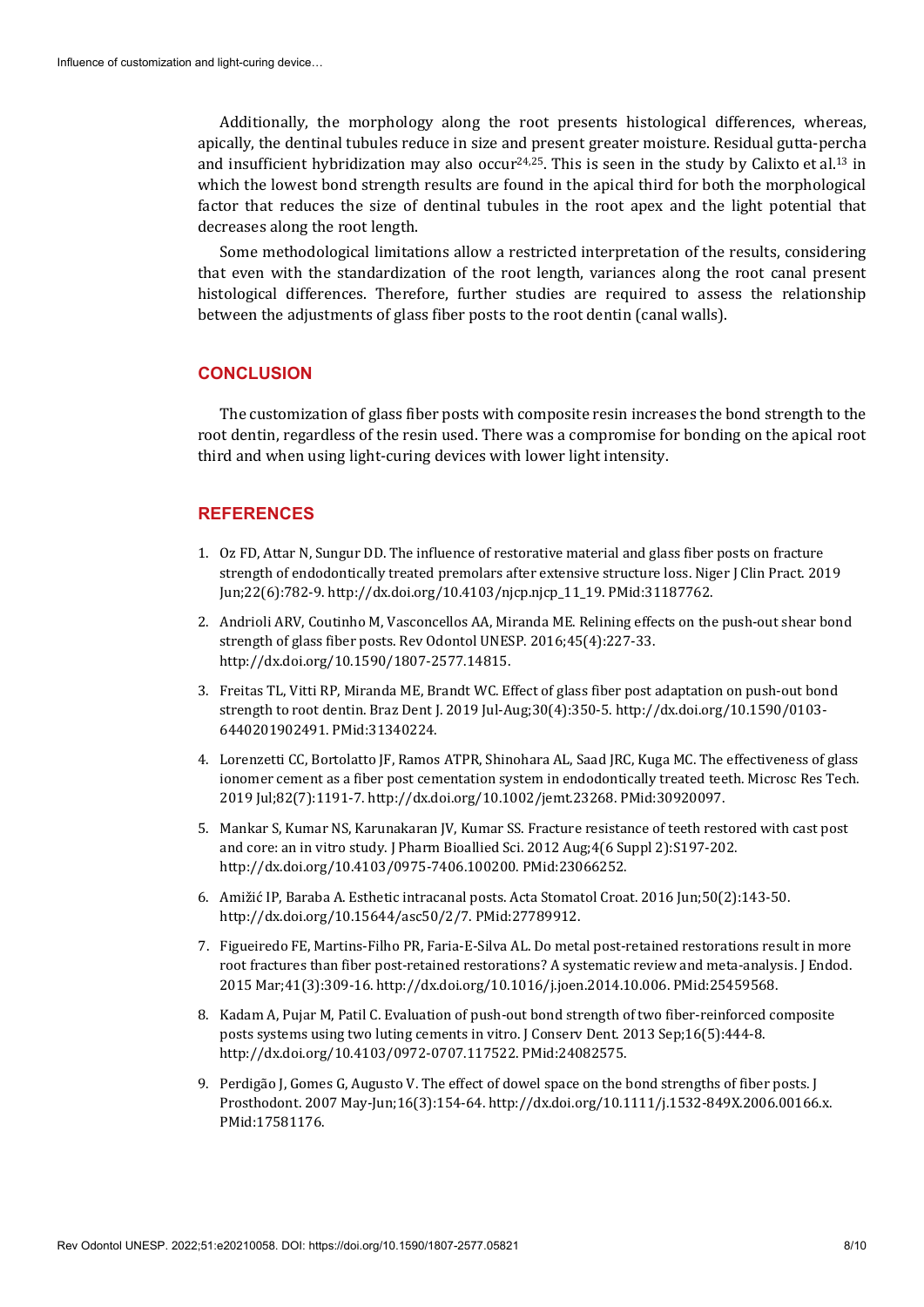- 10. Rueggeberg FA, Giannini M, Arrais CAG, Price RBT. Light curing in dentistry and clinical implications: a literature review. Braz Oral Res. 2017 Aug;31(Suppl 1):e61. [http://dx.doi.org/10.1590/1807-](https://doi.org/10.1590/1807-3107bor-2017.vol31.0061) [3107bor-2017.vol31.0061.](https://doi.org/10.1590/1807-3107bor-2017.vol31.0061) [PMid:28902241.](https://www.ncbi.nlm.nih.gov/entrez/query.fcgi?cmd=Retrieve&db=PubMed&list_uids=28902241&dopt=Abstract)
- 11. Sadek FT, Goracci C, Monticelli F, Grandini S, Cury AH, Tay F, et al. Immediate and 24-hour evaluation of the interfacial strengths of fiber posts. J Endod. 2006 Dec;32(12):1174-7. [http://dx.doi.org/10.1016/j.joen.2006.07.005.](https://doi.org/10.1016/j.joen.2006.07.005) [PMid:17174676.](https://www.ncbi.nlm.nih.gov/entrez/query.fcgi?cmd=Retrieve&db=PubMed&list_uids=17174676&dopt=Abstract)
- 12. Goracci C, Tavares AU, Fabianelli A, Monticelli F, Raffaelli O, Cardoso PC, et al. The adhesion between fiber posts and root canal walls: comparison between microtensile and push-out bond strength measurements. Eur J Oral Sci. 2004 Aug;112(4):353-61[. http://dx.doi.org/10.1111/j.1600-](https://doi.org/10.1111/j.1600-0722.2004.00146.x) [0722.2004.00146.x.](https://doi.org/10.1111/j.1600-0722.2004.00146.x) [PMid:15279655.](https://www.ncbi.nlm.nih.gov/entrez/query.fcgi?cmd=Retrieve&db=PubMed&list_uids=15279655&dopt=Abstract)
- 13. Calixto LR, Bandéca MC, Clavijo V, Andrade MF, Vaz LG, Campos EA. Effect of resin cement system and root region on the push-out bond strength of a translucent fiber post. Oper Dent. 2012 Jan-Feb;37(1):80-6[. http://dx.doi.org/10.2341/11-035-L.](https://doi.org/10.2341/11-035-L) [PMid:21942240.](https://www.ncbi.nlm.nih.gov/entrez/query.fcgi?cmd=Retrieve&db=PubMed&list_uids=21942240&dopt=Abstract)
- 14. Sarkis-Onofre R, Skupien JA, Cenci S, Moraes R, Pereira-Cenci T. The role of resin cement on bond strength of glass-fiber posts luted into root canals: a systematic review and meta-analy[sis of in vitro](https://www.ncbi.nlm.nih.gov/entrez/query.fcgi?cmd=Retrieve&db=PubMed&list_uids=23937401&dopt=Abstract)  studies. Oper Dent. 2014 Jan-Feb;39(1):E31-44[. http://dx.doi.org/10.2341/13-070-LIT.](https://doi.org/10.2341/13-070-LIT) [PMid:23937401.](https://www.ncbi.nlm.nih.gov/entrez/query.fcgi?cmd=Retrieve&db=PubMed&list_uids=23937401&dopt=Abstract)
- 15. Marcos RM, Kinder GR, Alfredo E, Quaranta T, Correr GM, Cunha LF, et al. Influence of the resin cement thickness on the push-out bond strength of glass fiber posts. Braz Dent J. 2016 Sep-Oct;27(5):592-8. [http://dx.doi.org/10.1590/0103-6440201600886.](https://doi.org/10.1590/0103-6440201600886) [PMid:27982240.](https://www.ncbi.nlm.nih.gov/entrez/query.fcgi?cmd=Retrieve&db=PubMed&list_uids=27982240&dopt=Abstract)
- 16. Latempa AM, Almeida SA, Nunes NF, da Silva EM, Guimarães JG, Poskus LT. Techniques for restoring enlarged canals: an evaluation of fracture resistance and bond strength. Int Endod J. 2015 Jan;48(1):28-36. [http://dx.doi.org/10.1111/iej.12272.](https://doi.org/10.1111/iej.12272) [PMid:24697574.](https://www.ncbi.nlm.nih.gov/entrez/query.fcgi?cmd=Retrieve&db=PubMed&list_uids=24697574&dopt=Abstract)
- 17. Tay FR, Loushine RJ, Lambrechts P, Weller RN, Pashley DH. Geometric factors affecting dentin bonding in root canals: a theoretical modeling approach. J Endod. 2005 Aug;31(8):584-9. [http://dx.doi.org/10.1097/01.don.0000168891.23486.de.](https://doi.org/10.1097/01.don.0000168891.23486.de) [PMid:16044041.](https://www.ncbi.nlm.nih.gov/entrez/query.fcgi?cmd=Retrieve&db=PubMed&list_uids=16044041&dopt=Abstract)
- 18. Ohlmann B, Fickenscher F, Dreyhaupt J, Rammelsberg P, Gabbert O, Schmitter M. The effect of two luting agents, pretreatment of the post, and pretreatment of the canal dentin on the retention of fiberreinforced composite posts. J Dent. 2008 Jan;36(1):87-92. [http://dx.doi.org/10.1016/j.jdent.2007.11.002.](https://doi.org/10.1016/j.jdent.2007.11.002) [PMid:18079034.](https://www.ncbi.nlm.nih.gov/entrez/query.fcgi?cmd=Retrieve&db=PubMed&list_uids=18079034&dopt=Abstract)
- 19. Gomes GM, Rezende EC, Gomes OM, Gomes JC, Loguercio AD, Reis A. Influence of the resin cement thickness on bond strength and gap formation of fiber posts bonded to root dentin. J Adhes Dent. 2014 Feb;16(1):71-8. [PMid:24223416.](https://www.ncbi.nlm.nih.gov/entrez/query.fcgi?cmd=Retrieve&db=PubMed&list_uids=24223416&dopt=Abstract)
- 20. D'Arcangelo C, Cinelli M, De Angelis F, D'Amario M. The effect of resin cement film thickness on the pullout strength of a fiber-reinforced post system. J Prosthet Dent. 2007 Sep;98(3):193-8. [http://dx.doi.org/10.1016/S0022-3913\(07\)60055-9.](https://doi.org/10.1016/S0022-3913(07)60055-9) [PMid:17854620.](https://www.ncbi.nlm.nih.gov/entrez/query.fcgi?cmd=Retrieve&db=PubMed&list_uids=17854620&dopt=Abstract)
- 21. Braga RR, Cesar PF, Gonzaga CC. Mechanical properties of resin cements with different activation modes. J Oral Rehabil. 2002 Mar;29(3):257-62[. http://dx.doi.org/10.1046/j.1365-2842.2002.00821.x.](https://doi.org/10.1046/j.1365-2842.2002.00821.x) [PMid:11896842.](https://www.ncbi.nlm.nih.gov/entrez/query.fcgi?cmd=Retrieve&db=PubMed&list_uids=11896842&dopt=Abstract)
- 22. Galhano GA, de Melo RM, Barbosa SH, Zamboni SC, Bottino MA, Scotti R. Evaluation of light transmission through translucent and opaque posts. Oper Dent. 2008 May-Jun;33(3):321-4. [http://dx.doi.org/10.2341/07-93.](https://doi.org/10.2341/07-93) [PMid:18505223.](https://www.ncbi.nlm.nih.gov/entrez/query.fcgi?cmd=Retrieve&db=PubMed&list_uids=18505223&dopt=Abstract)
- 23. Roberts HW, Leonard DL, Vandewalle KS, Cohen ME, Charlton DG. The effect of a translucent post on resin composite depth of cure. Dent Mater. 2004 Sep;20(7):617-22. [http://dx.doi.org/10.1016/j.dental.2003.10.004.](https://doi.org/10.1016/j.dental.2003.10.004) [PMid:15236935.](https://www.ncbi.nlm.nih.gov/entrez/query.fcgi?cmd=Retrieve&db=PubMed&list_uids=15236935&dopt=Abstract)
- 24. Faria e Silva AL, Arias VG, Soares LE, Martin AA, Martins LR. Influence of fiber-post translucency on the degree of conversion of a dual-cured resin cement. J Endod. 2007 Mar;33(3):303-5. [http://dx.doi.org/10.1016/j.joen.2006.11.015.](https://doi.org/10.1016/j.joen.2006.11.015) [PMid:17320720.](https://www.ncbi.nlm.nih.gov/entrez/query.fcgi?cmd=Retrieve&db=PubMed&list_uids=17320720&dopt=Abstract)